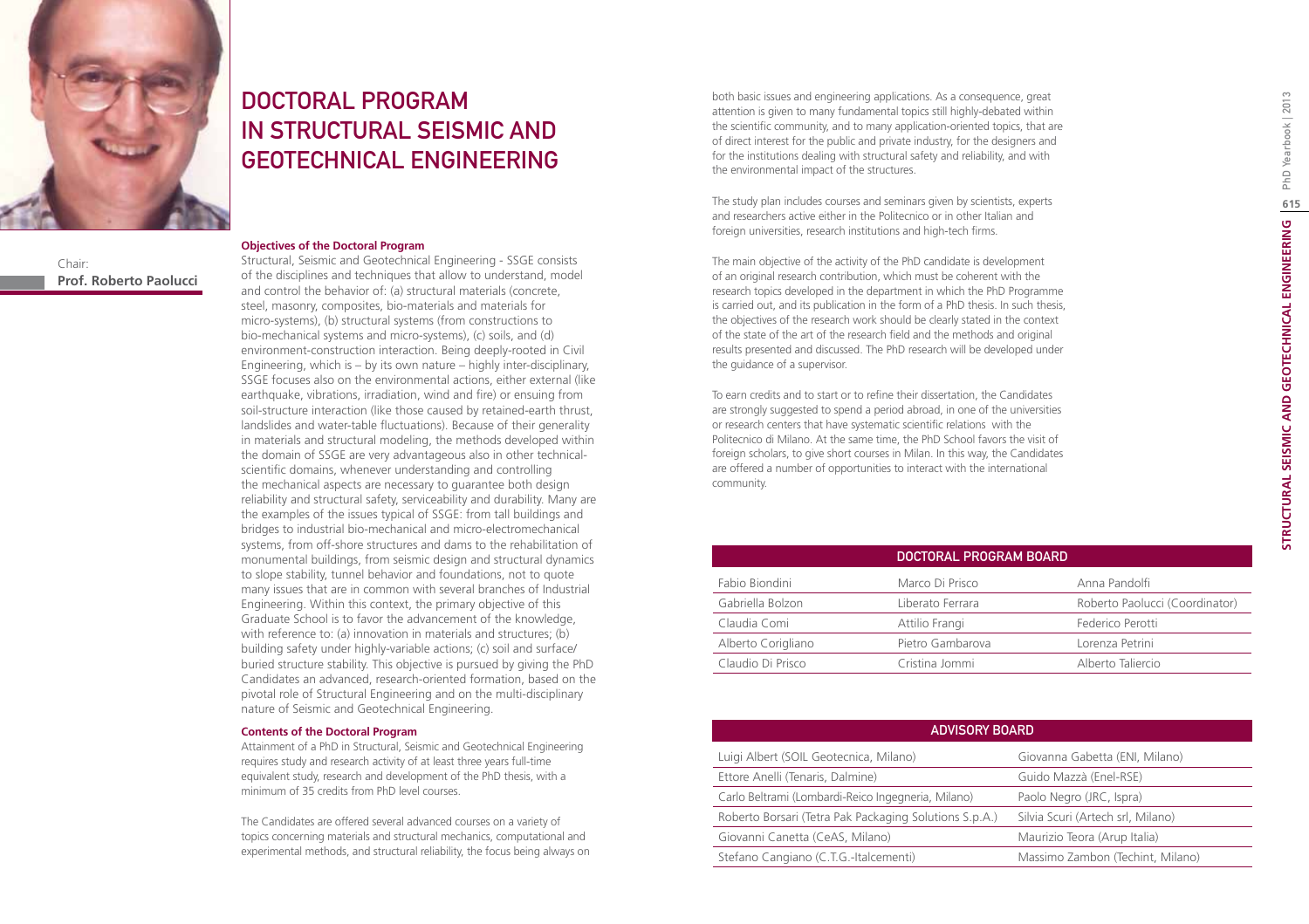# **DYNAMIC MONITORING AND AUTOMATED MODAL<br>IDENTIFICATION OF LARGE STRUCTURES:<br>METHODOLOGICAL ASPECTS AND APPLICATION<br>TO A HISTORIC IRON BRIDGE<br>Fulvio Busatta - Supervisor: Carmelo Gentile** IDENTIFICATION OF LARGE STRUCTURES: METHODOLOGICAL ASPECTS AND APPLICATION TO A HISTORIC IRON BRIDGE

*Monitoring*, as the observation over time of a state or a condition by the repeated measurement of one or more quantities, is a relatively recent paradigm in the field of Civil Engineering (CE). However, in the last decade, significant progresses, especially in sensing technology, made it possible the installation of many monitoring systems on new and existing CE structures.

Nevertheless, there is, at present, a significant difference between the number of structures equipped with a monitoring system and the number of publications in the literature showing a clear and useful interpretation of the monitoring results, especially when data provided by the technology are used for *Structural Health Monitoring* (SHM) purposes i.e. to inform operators about the health state of a structure and its continued "fitness for purposes".

The engineering motivation for the present dissertation stems from these premises so that a first aim of this thesis is giving a contribution in the field of Monitoring of CE structures: on one hand, developing a general procedure suitable to dynamic monitoring of (large) structures; on the other hand, applying the procedure to a specific case study.

The *San Michele* bridge (1889)



better known as Paderno bridge (Fig. 1) – a historic road and railway iron arch bridge still in service – was assumed as case study since results of dynamic investigations performed in 2009, induced the main institutional owner of the bridge extract continuously the modal - the Italian Railway Authority (RFI) - to commission Politecnico di Milano the design, installation and management of a continuous dynamic monitoring system (Fig. 2). In the framework of a dynamic monitoring program, methodologies based on extraction and use of modal parameters to assess the structural state are widely reported in the literature and *Operational Modal Analysis*  (OMA) is nowadays considered

as a reliable tool for modal identification of systems from experimental data collected in operational conditions. In the last decades, significant

progresses, both concerning test equipments and data acquisition devices, have encouraged the development and the use of this methodology. However, OMA needs to be automated to use it as an "engine" to parameters over time, with the "quality" of those extracted, manually, by an expert user. Automation is generally not straightforward since CE structures might exhibit complex dynamic behaviour, conceivably affected by changing environmental conditions. Hence, the development of a reliable, accurate and effective automated OMA procedure is nowadays a major research area. The technical motivation for this work stems from this second set of premises so that a second aim of the present dissertation is providing a contribution in the field of Automated Modal Identification

through the development of an automated procedure based on the Frequency Domain Decomposition (FDD) technique and its application to the data sets collected on a real case (the Paderno bridge).

The results obtained show as the automated procedure proposed is generally effective and reliable even when significant variations of the natural frequencies occur due to changing environmental conditions. Results over the first four months of monitoring (November 28th 2011 – April 1<sup>st</sup> 2012) are firstly shown as tracking of the modal parameters (natural frequencies and mode shapes) and statistics, both concerning the vertical and the lateral modes of the bridge (Fig. 3). Secondly, possible dependences of the modal parameters on environmental (i.e. temperature) and operational (i.e. road traffic intensity) conditions are investigated. In particular, it was observed as the modal parameters related to the modes bridge have shown to be that are not significantly affected by temperature can be directly used as control parameters in assessing the structural health state of the bridge whereas, for the other modes, temperature effects should be investigated and removed as long term data will be available. In conclusion, the permanent dynamic monitoring and



**1. Views of the Paderno bridge (1889) 2. The monitoring system installed on the bridge**



#### **3. Frequency tracking of the first four vertical modes**

automated modal analysis performed on the Paderno effective tools for surveying the possible evolution of the bridge structural condition.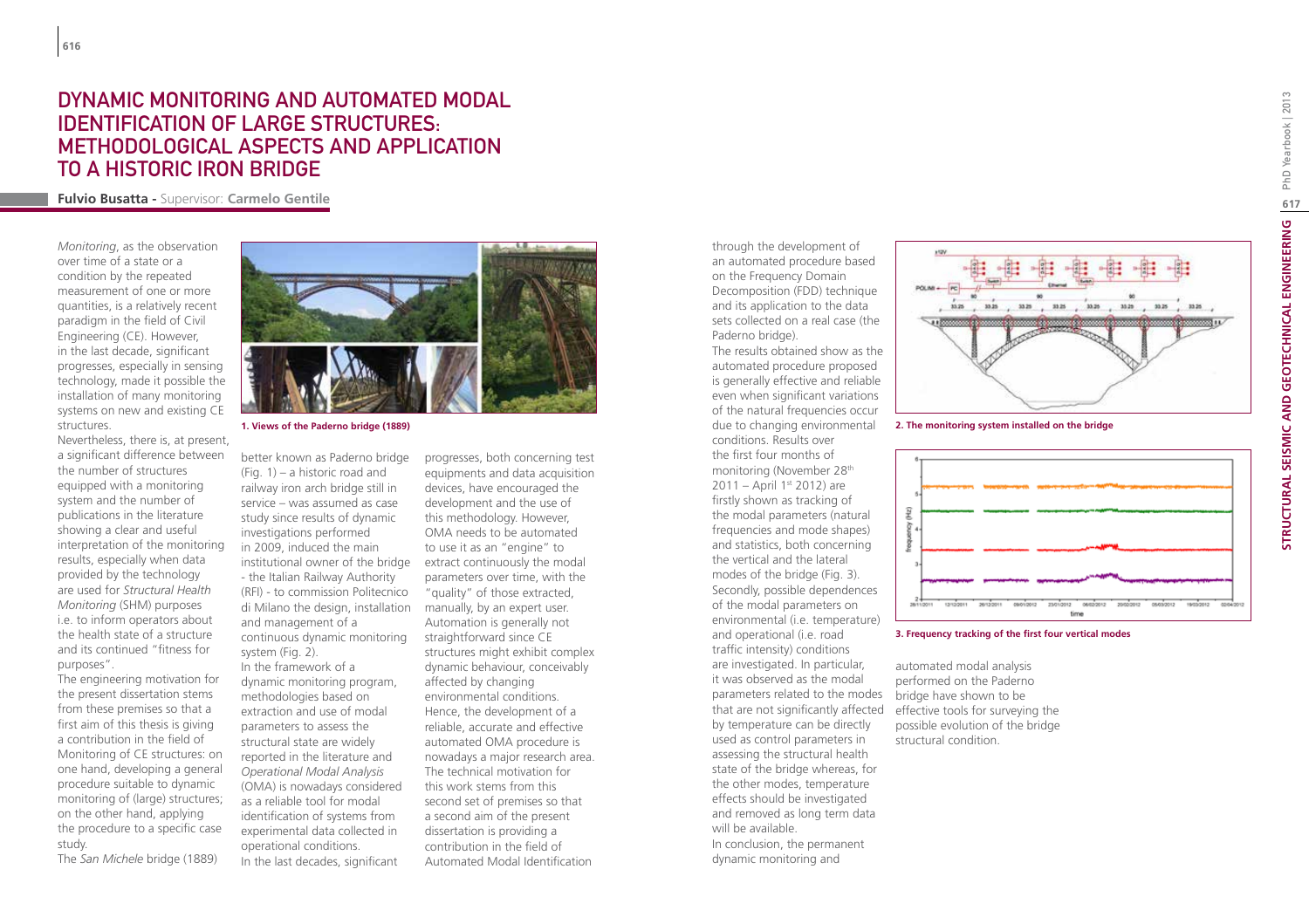### Multiscale hydro-chemo-mechanical modeling of the weathering of calcareous rocks: an experimental, theoretical and numerical study

### **Matteo Oryem Ciantia -** Supervisor: **Claudio Giulio di Prisco**

In this thesis the study of hydrochemo-mechanical effects of weathering on calcarenite, a soft porous rock very common in the Mediterranean regions and in many other coastal areas around the world has been discussed. The comprehension of these processes and their simulation can be, in fact, very useful for (i) conceiving ad hoc experimental tests, (ii) assessing the risk associated with slope and natural cave collapses and (iii) designing new mitigation measures. In particular, the work focused on incorporating hydro-chemical effects, induced by saturation and long term dissolution of a porous rock, into the theory of strain hardening elasto-plasticity. Its main peculiarity is to frame the changes in microstructure in the context of a multiscale scenario of an array of coupled phenomena. In this way, by means of up-scaling and downscaling procedures, it was possible to reproduce the macro-effects of weathering on the strength and stiffness of calcarenite. In order to reproduce correctly the ad hoc designed weathering tests, the numerical implementation into a finite element based context was necessary. Accordingly, the reactive transport of dissolved ions in a porous rock was also considered and modelled. This allowed to incorporate

the dissolution reactions that characterize weathering in a boundary value problem. The obtained results are here below detailed in three (experimental, theoretical and numerical) sections:

### Experimental study:

- a. In this part the identification of hydro-chemo microstructural mechanisms occurring during the process of wetting in the short term, and during the long term dissolution of calcite that composes the calcarenite structure is approached. This was possible thanks to an accurate and critical microstructural experimental investigation using sophisticated techniques such as dispersive X-ray spectroscopy (EDS), X-ray Micro-Computer-Tomography (MCT), Scanning Electron Microscope (SEM, Figure 1) analyses and Mercury Intrusion Porosimetry (MIP).
- b. Mechanical characterisation of the intact and weathered rock by means of standard geomechanical laboratory experimental tests (such as uniaxial, oedometric or triaxial compression tests to name a few) and the transition rock-soil induced by chemical degradation with an ad hoc designed apparatus (such as the Weathering Test Device



- **1. SEM images of 3D microstructure with different magnifications: a) calcarenite microfabric, b) calcareous bonds and grains, c) bond structure and d) calcite microcrystals that constitute the bond**
- under oedometric conditions and the acid controlled creep test). It has been observed that a variation of the stress-strain state occurs without any change in either external load or imposed displacement. The initial rock material, progressively loses its mechanical strength due to the dissolving mass, progressively assuming the typical behaviour of a non-cohesive soil.
- Theoretical study:
- a. Formulation of a multiscale constitutive model to describe the rate of dissolution of calcite in a stressed configuration. The developing irreversible microcracks induce an increase in the specific surface area. As the reaction rate per volume of fluid is proportional to the surface area at the fluid/

solid interface, it follows that the rate evolves with the mechanical damage. In order to develop a numerical model for such a mechanism it is necessary to refer to the scale the mechanism is taking place. To reach predictions at a macro or even regional scale, a multiweathering can be treated as a non-mechanical debonding process. It is also worth noting that the model formulation is general and can be extended to describe other engineering interesting situations in which the variation in the mechanical properties is a consequence

dissolution of calcarenite in numerical analyses of small scale boundary value problems. Despite the fact that the case considered is a preliminary study and has deliberately only academic flavour, it shows that the main goal of the work has been reached, since a



**2. Macroscopic view of calcarenite, the soft rock is a porous yellow-whitish stone (macro-scale); b) picture of a macro pore observed through polarized light microscope (meso-scale); c) calcite microcrystals with characteristic length of 5 μm. The whole solid mass is composed by these microcrystals**

scale model was developed. The formulation for dissolution and increase in the specific surface area is developed at the micro-scale (Figure 2c), whereas the phenomena of damage described above are formulated at a meso-scale (the size of a macro-pore, Figure 2b). Finally, quantities from these two scales are transferred to the macro-scale level where the continuum mechanics constitutive models are formulated (Figure 2a).

b. A macro scale constitutive model, conceived to describe the material state (stress and strain) variation induced by hydro-chemo processes like weathering. It has been shown as hydro-chemo-mechanical processes can be dealt with in the framework of a suitably formulated elastoplastic strain-hardening theory. The simulations confirm that

of external processes, acting at a constitutive material level (for instance temperature and diagenesis).

### Numerical study:

- a. The description and modelling of advective diffusive reactive transport of chemical species governing the rate of dissolution of calcite in the finite element method context was fundamental. In fact, the reactive transport of chemical agents induces inevitably inhomogeneity and the time and space evolution of chemically active species is mandatory.
- b. Realization of a useful tool for numerical analyses (FEM code) to apply the constitutive model previously defined to boundary value problems. As is shown in the numerical analyses, it has been possible to deal with non-mechanical processes, like acid accelerated

real problem can be tackled. The model was implemented into a finite element code (GeHoMadrid). The model has been integrated with an implicit algorithm suitable for getting in the linearization procedure the consistent operator in a closed form. As is shown in Chapter 10, both quadratic convergence in the global iteration and high accuracy have been obtained even when nonconventional external loads (as weathering) are imposed. A further innovation of this tool is the possibility of analysing on one side larger scale boundary value problems where weathering was cause of failure and, on the other hand, as a predicting tool since physical time is now a driving variable of the constitutive model.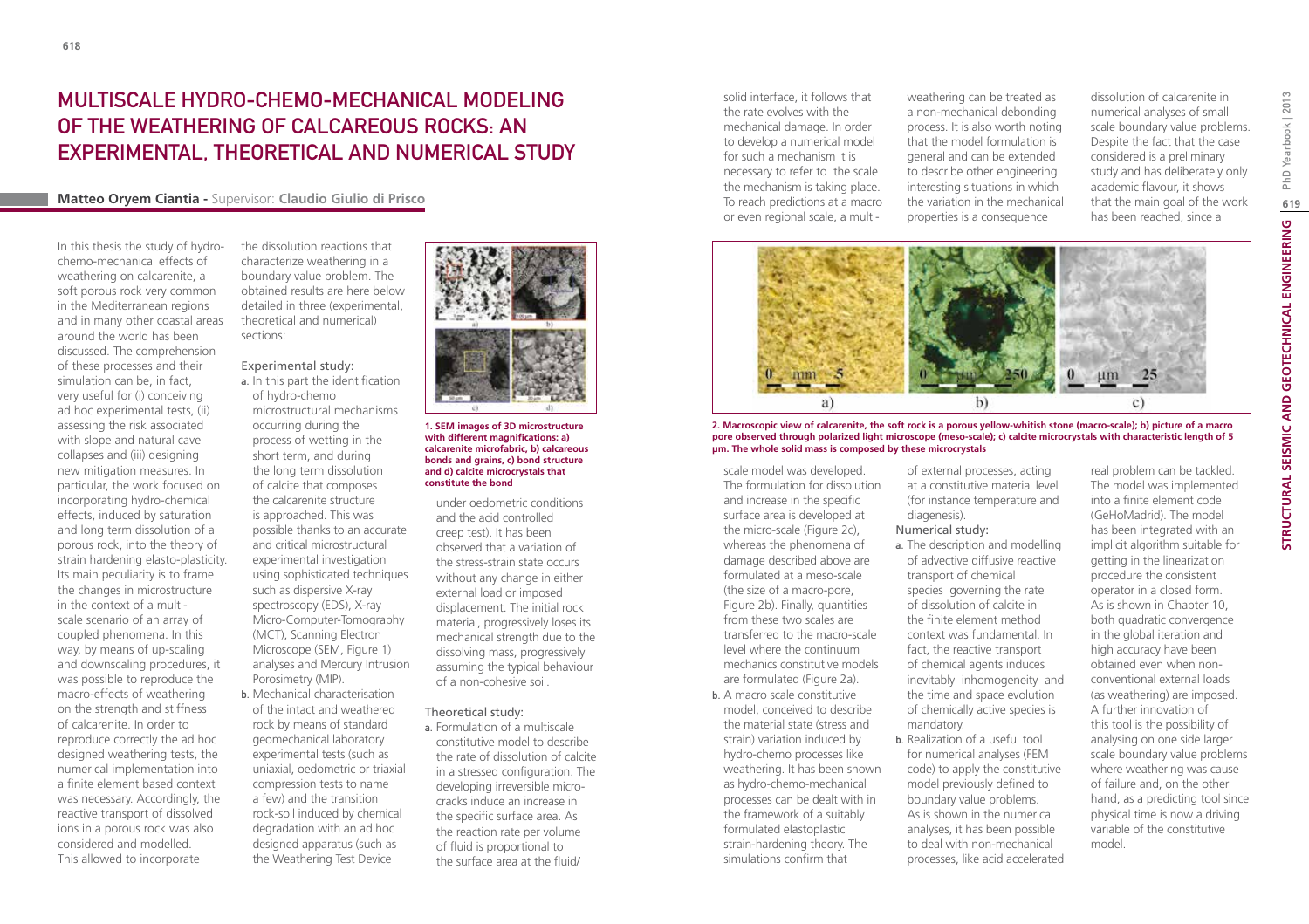# A domain decomposition approach for the simulation of fracture phenomena in polycrystalline microsystems

**Federica Confalonieri -** Supervisors: **Alberto Corigliano, Alain Combescure**

Microsystems or Micro-Electro-Mechanical-Systems (MEMS) are micro-sized devices combining electronic components with mechanical micro-structures. In many applications they also combine optical, thermal, magnetic or fluidic elements in order to perform a wide range of functions, that can be summarized into the main categories of sensing and acting. Microsystems, like accelerometers, pressure sensors, and gyroscopes, have applications in many engineering field, ranging from the automotive to structural monitoring.

MEMS are often fabricated with polycrystalline silicon (polysilicon); the main reason lie, on one hand, in the fact that fabrication technologies for integrated circuits on silicon wafers can be directly transferred to the manufacturing is typically the case of failures of micro-sized devices, on the other hand, in the good physical properties of this material. Its average elastic modulus and its strength are comparable to those of steel, while the density is definitively lower; furthermore, polysilicon shows a good resistance to creep; the thermal properties make possible the use of this material also in high temperature applications, as it is characterized by good thermal conductivity, low thermal expansion coefficient and high



melting point. Unfortunately, it is to be noticed that polysilicon is a brittle material. This is why the problem of fracture initiation and propagation in this material has to be studied in deep. Moreover, the always increasing miniaturization of MEMS devices emphasizes the concerns related to the fracture of critical details in microsystems. This due to shocks or impacts due to mishandling of the devices containing the microsystems, such as smartphones, laptops, and other consumer electronics products; moreover, other issues need to be addressed at the micro-scale, such as mechanical fatigue. For the aforementioned reasons, the study and the simulation of the dynamic fracture processes in polycrystalline silicon microsystems still deserves attention in the scientific

#### literature. This work focuses on the micro-scale level, i.e. on the micro-structural parts composing the MEMS device, which may be subjected to local failure phenomena. At this scale, the mechanical behaviour is strongly influenced by the material microstructure and the models have to take into account the presence of heterogeneity, interfaces between grains and micro-cracks. As a result, the polycrystal morphology has to be accurately modelled and a very refined discretization is required to reproduce the grain geometry. A natural way to numerically

describe the mechanical problem is to reproduce the discrete crack propagation through a cohesive model in the framework of a finite element approach. Because of the increasing complexity of the geometry and of the loadings involved in the

microsystem industry, a threedimensional description is often necessary; moreover, in order to obtain a good description of the mechanical behavior, in the vicinity of the crack-tip it is required a very fine mesh. All these assumptions lead to a computationally heavy numerical by an algorithm of automatic problem, whose solution becomes unfeasible.

To handle with these issues, in the recent years domain decomposition techniques have been studied for elastic and, in some measure, also inelastic problems; in this work, an innovative domain decomposition, multi-time-step approach is developed, starting from the algorithm proposed by Gravouil and Combescure (2001), for the simulation of cohesive fracture problems in the context of polycrystalline silicon microsystems. The aims are: a) to exploit smaller fully elastic sub-problems whenever possible (i.e. in the regions far from where the crack is initiating or propagating), b) to overcome the time-step limits encountered with the standard description in an explicit dynamic scheme (i.e. the Courant condition), c) to take advantage of the parallel large-scale problems.

A domain decomposition approach allows to efficiently handle the time integration and reduce the computational burden. Each sub-domain is modelled as linear elastic up to fracture and has an implicit integration scheme, then it switches to an explicit one, when a crack starts to propagates. Two time scales are then considered. In fractured sub-domains, non linearity is assumed

to concentrate along the fracture surfaces, while the bulk material remains linear elastic. This assumption holds, being the silicon brittle at room temperature. The crack propagation is described by a cohesive model, and is handled the geometrical interface between them; both trans- and inter-granular propagation is considered. The proposed numerical algorithm has been implemented in a three-dimensional finite element code. In particular, tennode tetrahedra have been used



**1. Grain morphology of a polysilicon dogbone specimen 2. Inter-granular crack propagation in a polysilicon dogbone specimen**



programming when dealing with **3. Trans-granular crack propagation in a polysilicon dogbone specimen**

introduction of cohesive interface elements, whereas a critical stress level is exceeded. As usual in a cohesive approach, fracture can develop only along the element faces. The constitutive behaviour of cohesive interface elements is described by a law linking the tractions acting at the crack surface to the displacement jump.

Fracture can propagate both inside subdomains and at

for the bulk material meshes, while six-node triangles for the cohesive interfaces. The proposed domain decomposition technique has been validated with reference to some fracture tests on isotropic materials. Simulations of fracture propagation in virtual polycrystalline solids, generated by a numerical procedure based on a three-dimensional Voronoi tessellation, have been performed.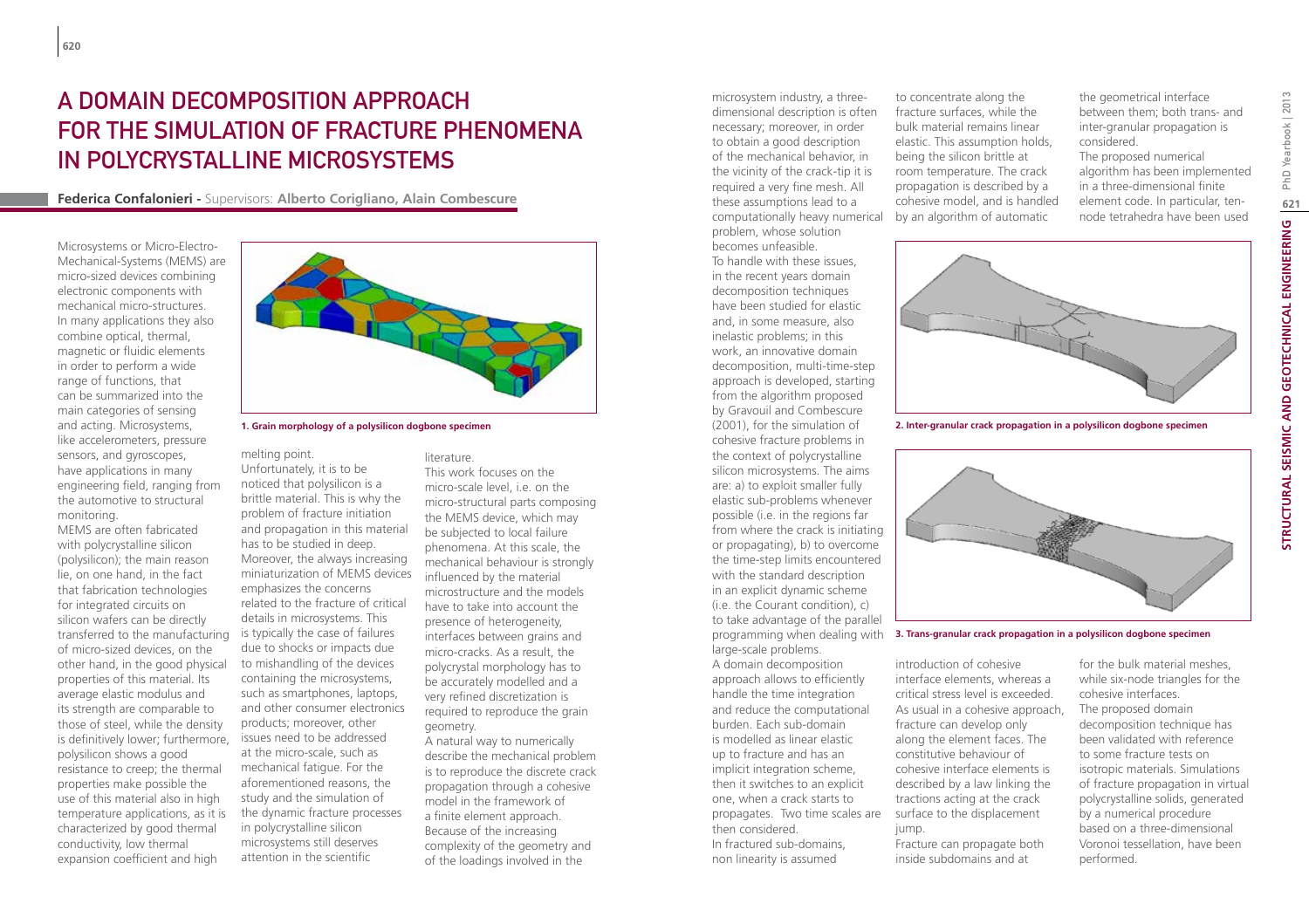# A COROTATIONAL BEAM ELEMENT AND A REFINED mechanical model for the nonlinear dynamic analysis of cables

**Francesco Foti -** Supervisors: **Luca Martinelli, Federico Perotti**

#### **Introduction**

Cables are very efficient structural members, widely used in several different engineering applications, among which we can cite: overhead electrical transmission lines, deployable structures, guyed masts and towers, tethered marine structures. Their slenderness and inherent flexibility implies that their dynamic response under many practical conditions can be strongly affected by various non-linearities, i.e. from geometrical effects, from the interaction with the environment, e.g. with fluid flows, and from the material constitutive law. This makes cable dynamics a complex and stimulating research topic, important both from a practical as well as from a theoretical point of view. As it can be inferred from a review of the recent literature, a very interesting issue, still open, is the development of reliable and efficient numerical procedures which can lead to a better and more accurate understanding of cables behavior, providing at the same time a valuable tool for design.

The objective of this research work is the development of a numerical procedure, suitable for large-scale structural analyses, to evaluate the mechanical response of metallic cables, accounting for their

peculiar internal structure. In fact, as it will be further argued in the following, cables can be thought as made of nonisotropic composite materials. Several numerical models are currently available, based on a 3D finite element discretization of each individual component and an accurate description of the internal contact conditions, which play a key role both in local phenomena, e.g.: local stress determination, fretting fatigue and wear, and in some features of the structural response of such elements, e.g.: contact model accounting also non-linear bending momentcurvature relations, structuraldamping. These models, however, are computationally too expensive for largescale structural analysis. This motivates our interest in searching for a link between classic structural theories and a refined description of ropes. To this end, two main research lines were pursued, looking for innovative results in the field of modeling and simulation of the dynamic behavior of cables and, more in general, slender structural systems: (i) the development of a suitable cross-sectional constitutive law for metallic cables; (ii) the formulation of a new 3D slender beam element based on the principles of the well-known be exploited to describe cables corotational approach.

#### **Methodology**

In this work, we propose a new mechanical model for metallic wire ropes, starting from an accurate description of their internal structure as an assembly of helical components in hierarchical levels, and in absence of a matrix. Each individual component of the rope is modeled by means of a well established structural theory for curved thin rods (Kirchoff-Love Theory). The interactions between components are considered by means of a for internal sliding phenomena in presence of friction, which, as it is well documented in literature, can arise in presence of bending. The stick–slip conditions of each component are thus studied in the typical framework of incremental structural analyses, by defining a procedure based on an operator split into a frictional stick part and a frictional slip part and on a classical Return Map Algorithm. The response of the rope is then evaluated by summing all the contributions stemming from the individual wires. As an outcome, we obtain the desired constitutive law in terms of the cross sectional generalized stress and strains of the Euler-Bernoulli beam theory which can as structural members reacting to a generic combination of

axial force, torsion and biaxial bending. The proposed sectional constitutive law allows to describe some characteristic features of the mechanical response of wire ropes, such as the coupling between axial and torsional behavior and the hysteretic bending behavior. This kind of approach substantially departs from classical and well established structural theories for ropes, since it requires the development of an ad hoc slender beam element able to deal with large displacements and rotations, and with a nonholonomic material law. This was the aim of the second research theme of this work, which finally led to the development of a new 3D corotational slender beam element. A crucial issue in the development of the beam formulation is the representation of 3D rotations, which, due to their noncommutative character, makes the configuration space of the structural theory non-linear. This aspect has been fully accounted for both in the formulation of the mechanical problem and in the numerical schemes adopted for its solution. The proposed formulation is based on the hypothesis of arbitrarily large nodal displacements and rotations, while strains are assumed small in a local (corotated) reference system which continuously rotates and translates with the element. Here a classic Euler-Bernoulli beam formulation is adopted. The internal forces and the element tangent stiffness matrix, together with a suitable symmetric approximation, are evaluated by systematically exploiting the principle of virtual

work. The element formulation is developed regardless of the particular material behavior, so ensuring the compatibility of the structural element formulation with the non-linear crosssectional behaviour of metallic wire ropes. In the proposed formulation a new procedure is also introduced for the evaluation of the inertia forces, which can be applied also to other corotational elements, in the general framework outlined in this work. Departing from the classical corotational approach, the kinetic energy of the element is here evaluated by employing only kinematic quantities defined with respect to the inertial frame of the structural problem. This avoids cumbersome calculations typically involved in corotational formulations and simplifies the treatment of the terms related to the 3D nodal rotations. Finally, aerodynamic forces are accounted for by means of a superimposed 3D aerodynamic element, by slightly modifying a proven previous formulation.

#### **Discussion**

Numerical analyses were performed to validate the proposed formulations. Classical benchmark examples demonstrated the good performances of the new finite element in evaluating the static as well as the dynamic response of beams undergoing large displacements and rotations. Subsequently, we proved the ability of the beam element, together with the new cross-sectional constitutive law, in reproducing the hysteretic character of the bending response of metallic wire ropes both

quantitatively, with reference to established experimental results available in literature for a quasi-static bending test, as well qualitatively, by numerically simulating some classic decay tests on a short span line representative of typical laboratory conditions. Finally, we illustrated the response of the beam element when applied in conjunction to the aerodynamic element. To this end we considered a well documented cable in 1:2 "internal resonance" conditions, for which we studied both the static and dynamic response under a steady wind flow leading to the occurrence of self excited galloping vibrations. The good results of the new beam element were here compared to those obtained by means of a well established cable finite element of literature and by a 3D corotational truss element developed as a minor contribution to this research work.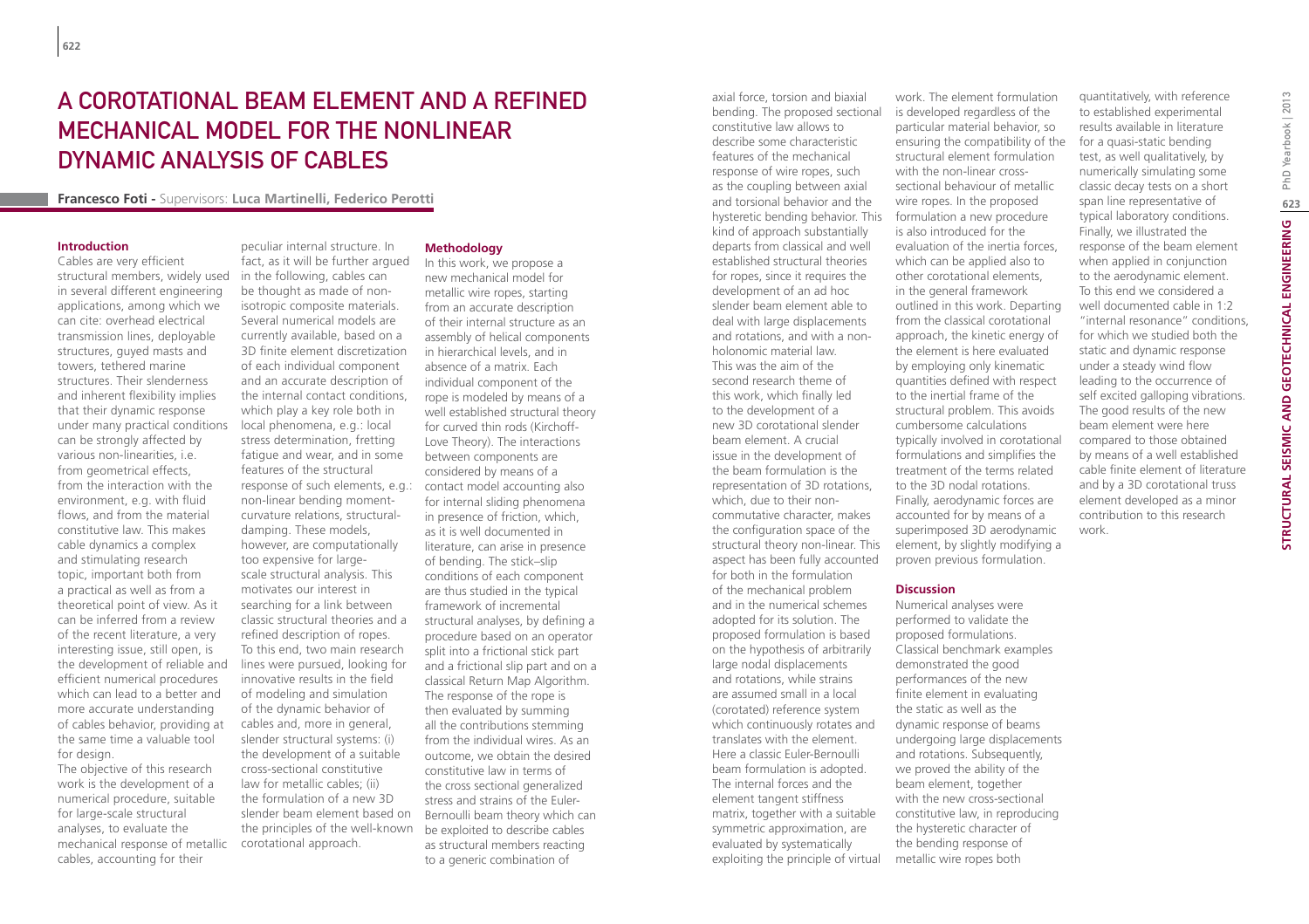# ADVANCED CEMENTITIOUS COMPOSITES FOR STRUCTURAL RETROFITTING

### **Anna Magri -** Supervisor: **Marco di Prisco**

Strengthening of existing traditional concrete structures is becoming one of the most important issue for the structural engineering. This may derive from the necessity of retrofitting existing building to meet safety requirements in seismic zone where most buildings have been not designed to earthquake load or high wind pressure. The imminent need for upgrading existing structures has been taken into account by the development of different techniques including metallic grid reinforced surface coatings, shotcrete overlay, externally bonded Fiber Reinforced Polymers (FRP), Textile Reinforced Concrete (TRC), Ultra High Fiber Reinforced Concrete (HPFRC). Traditional methods of seismic retrofitting fall for two main reasons: on one hand the request for an increase of strength and stiffness and on the material allows the design other hand a mass reduction. The traditional solutions include the Reinforced Concrete (RC) jacketing or externally glued steel plates have some limits. In particular the use of RC jacket implies thickness greater than 60 or 70 mm that can increase too much the section and the mass of the element. The use of glued steel plates may have some problem in the case of fire resistance.

The purpose of this thesis is to illustrate the potential

enhancement of structural safety limit state brought by the use of advanced cementitious composites. It is quite important to look for a retrofitting technique that can ensure the global structural safety of the building, the speed of the placing operations and the durability of the solution. The reduction of the time for the retrofitting operations is very important to reduce all the costs related to provisional housing and to the inactivity of the business activities. In this sense the use of TRC and UHPFRC can be a good way to achieve a strong and fast retrofitting solutions.

Textile Reinforced Concrete (TRC) is a good combination of high compressive and tensile strength that can lead to suitable load carrying capacity. This strengthening of thin structure elements. Ultra High Performance Fiber Reinforced Concrete (UHPFRC) is characterized by a high tensile strength and ductility, reached by the slipping of steel fibres. The performance can be enhanced by orienting the flow during the casting procedure. The research aims to study the effectiveness of strengthened layers (TRC or UHPFRC) on damaged concrete starting from the mechanical characterization of the materials.

A lot of time was spend to the design of TRC to find a proper combination between the fabric and the cement matrix. The parameters that influence the behaviour of the cementitious composite are multiple. The fabric can be varied for the geometry, the tensile strength, the warp and weft, the nature of the fibre and the way that they can be woven. The matrix must have a good workability to penetrate in the mesh of the fabric as well as the high tensile strength. The mechanical characterization of TRC was conducted by direct tensile test where specimens (40 x 70 x 6) mm) were reinforced with AR glass fabrics.

The strengthening materials were applied over a substrate layer made of traditional concrete that represents the structural element to be retrofitted. The effectiveness of the reinforcement were investigated referring both to uncracked and crack situations for the existing structure; in the case of cracked condition, SLS and ULS crack opening were considered. The improved performance of concrete occurs due to the transmission of tangential stresses through the contact surface which should be treated to increase bond mechanism. Usually in the real application a sandblasting treatment is used to make the

surface rough where different pressure and size sand can be adopted.

A real innovation in this thesis was the technique adopted to investigate the effectiveness of the reinforcement layer, Double Edge Wedge Splitting (fig.1) that is an indirect tensile test that can be considered as an extension of Wedge Splitting (WS) because two are the wedge-shaped notches.

Up to now DEWS test has been used to identify the residual strength in the post-cracking regime of fiber reinforced concrete. Using this technique it was possible to combine several advantages. In principal the possibility of carrying out tensile tests by applying compressive loads, thus avoiding the typical problem of the direct tensile test on the specimen such as glued plates on the edges of the specimen to distribute the load. This aspect is common with other indirect tensile tests such as bending and Brazilian test, but with this technique, it is possible to minimize the structural effects. In particular the new test produces the stress distribution on the ligament of a notched specimen loaded in pure tension, without any crosswise compressive stresses. Furthermore DEWS test allows to compare the retrofitting specimen with the unstrengthened ones in



terms of load capacity but above all in terms of ductility. This last performance is driven by the deformation of the strengthening material in the central length where delamination between retrofitting material and concrete occurred. In addition to tensile tests, compression tests were performed. The specimens were rotated of 90 degrees respect to dews tests, in this way the precrack surface was perpendicular to the compressive load direction not characterized by the notch and before the test were coated with a layer of mortar to make the surfaces smooth and plane thus avoiding possible localized failure where defects appear. From a comprehensive experimental program some important conclusions can be highlighted. By comparing the maximum

#### **1. DEWS technique 2. Compression test**

(fig.2). The loaded surfaces were of the layer is detached from the load reached in the DEWS test by using TRC and UHPFRC layer in the three damage levels, TRC showed the best performances. Indeed the ratio between maximum load of the retrofitting solution and of the reference specimen is more than double. Furthermore the major ductility was reached in the TRC solution because the good bond at the interface surface allows to transfer the tensile stresses from the support to the strengthening layer. TRC multicracks in the central region where a portion concrete plate.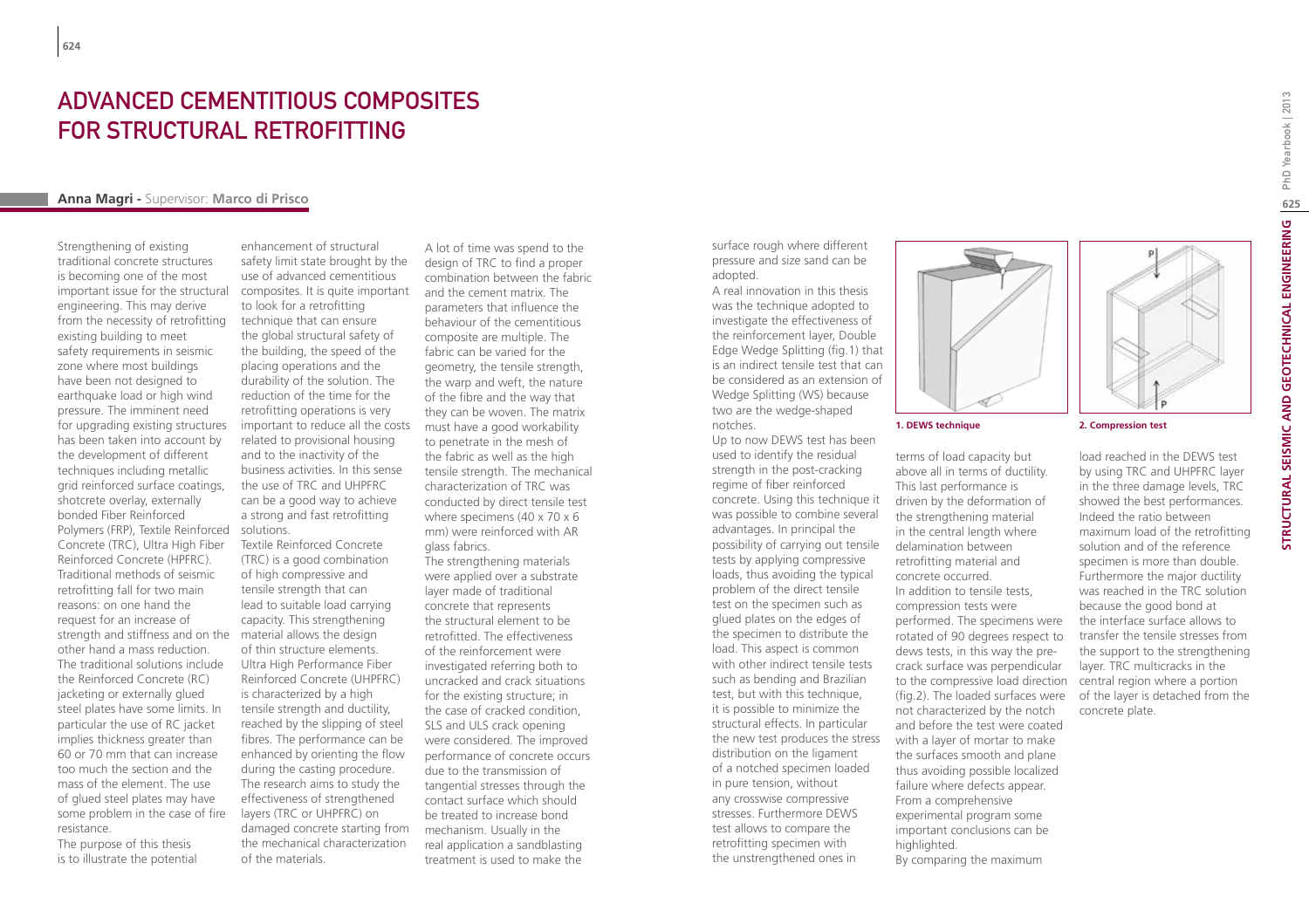## AN EXPLICIT FINITE ELEMENT COMPUTATIONAL strategy for the simulation of blade cutting of thin shells

### **Mara Pagani -** Supervisors: **U. Perego**

The numerical simulation of cutting and fracture of shells and plates is a timely topic in computational engineering and is receiving increasing attention. Besides the rather obvious military applications, at the beginning of the 90's the mechanics of cutting a shell with a sharp object or tool has attracted particular attention in the field of naval engineering for the development of ship grounding models. An accurate numerical tool for the simulation of blade cutting would result extremely useful also in biomedical (especially surgical) applications. The development of a finite element model for the simulation of cutting of thin shells can be useful also for the simulation of the opening process of the thin membrane that seals a carton package. The objective of the present work is to develop a finite element tool for the simulation of cutting processes implementing a computationally effective code based on a Fortran 90 Open MP architecture. The methodology has to take into account the high nonlinearities characterizing the problem, such as large strains, plasticity, fracture and contact. In these situations it is convenient to adopt an explicit dynamic approach which, despite its conditional stability, does not present the

convergence problems which are likely to occur when using implicit solvers. Since the thinwalled structures involved in many engineering applications are typically layered composites undergoing both fracture and delamination during the cutting process, so-called solid-shell elements are used for the discretization rather than the more classical Mindlin-Reissner shell elements. Solid-shell elements have only translational degrees of freedom, present a simpler kinematics and allow for a complete 3D description of the material behavior resulting therefore more suitable for incorporating complex constitutive models and for simulating delamination processes.

The use of solid-shell elements in an explicit framework represents an interesting challenge. In fact, even if in the last decades a number of solid-shell elements has been proposed, in most cases they have been formulated strain (EAS) corrections of in an implicit context. One of the main problems is connected with the fact that solid-shell elements are characterized by a dimension, the thickness, which is significantly smaller than the other two, leading to a high maximum eigenfrequency and, consequently, to a very small stable time-step, which is a notnegligible difficulty when explicit time integration is employed.

A selective mass scaling technique, based on a linear transformation of the element degrees of freedom, is here proposed to increase the critical time-step without affecting the dynamical response. An analytical procedure for the computation of the element highest eigenfrequency and for the estimate of the critical timestep size is also developed and an effective procedure for the selection of the optimal mass scaling factor is proposed. Despite some appealing features characterizing solid-shell elements, such as easy usage in combination with 3D solid elements and good accuracy in the through-the-thickness stress distribution, this kind of elements suffers several types of locking behavior. These faults can be controlled by means of the adoption of suitable techniques such as assumed natural strain (ANS) and/or enhanced assumed the element kinematics. The computation of enhanced variables, requiring the solution of implicit nonlinear equations, can however be very expensive in terms of computational time when carried out in an explicit dynamics framework. In order to overcome this problem, an explicit estimate of enhanced variables is proposed. To guarantee a computationally

efficient explicit architecture, an eight-node reduced integration solid-shell element is also implemented. It has one in-plane be different from the direction integration point and at least two integration points along the element thickness direction. Reduced integration schemes suffer the development of





TetraPak is a leading company in the carton-based food

fracture pattern at the end of the numerical simulation. The comparison in terms of torque vs. rotation angle between numerical and experimental results is presented in Figure 2. The proposed strategy, based on the implementation of solid-shell



**2. Torque-angle rotation graph. Experiment (diamond) vs numerical results (square)**

**1. Opening system: a) applied cap; b) package with pre-laminated hole; c) cutting teeth; d) fracture pattern at the end of numerical simulation**

hourglass spurious modes, which are controlled by the addition of are discretely updated. The simulation of cutting and fracture propagation is realized by means of a suitably developed cohesive approach. When the membrane material is very ductile or the blade cutter is sharp, classical interface cohesive elements, where the cohesive forces are transmitted in the direction of the crack opening displacement, cannot correctly reproduce situations in which the blade crosses the process zone. A simplified approach, based on the new concept of "directional" cohesive elements, is proposed to overcome this problem. These elements are geometric entities aimed at detecting contact with the blade within the fracture

hourglass stabilization terms that packages provides an interesting process of one of its carton example of application and validation of the proposed strategy. The objective of the opening process is to create a circular hole in a region of the package where a hole has been pre-laminated in the paperboard so as to reduce the force necessary to cut the laminate. In this way, in the hole region there is no paper and only thin aluminium and polymeric layers have to be cut. The hole has to be produced using an applied cap. Thanks to a screw thread, the cap rotation transmits the motion to the high-density polyethylene blades. The opening tool consists of several teeth which undergo a motion with both normal and tangential components to the laminate

packaging market. The opening

finite elements in an explicit context and the proposal of ad-hoc "directional" cohesive elements for the description of the fracture propagation, can be efficiently applied for the simulation of the cutting process of several types of thin structures. The introduction of a strategy for simulating the delamination process (not considered here) can further extend the scope of application of the proposed methodology and improve the accuracy of the simulation results.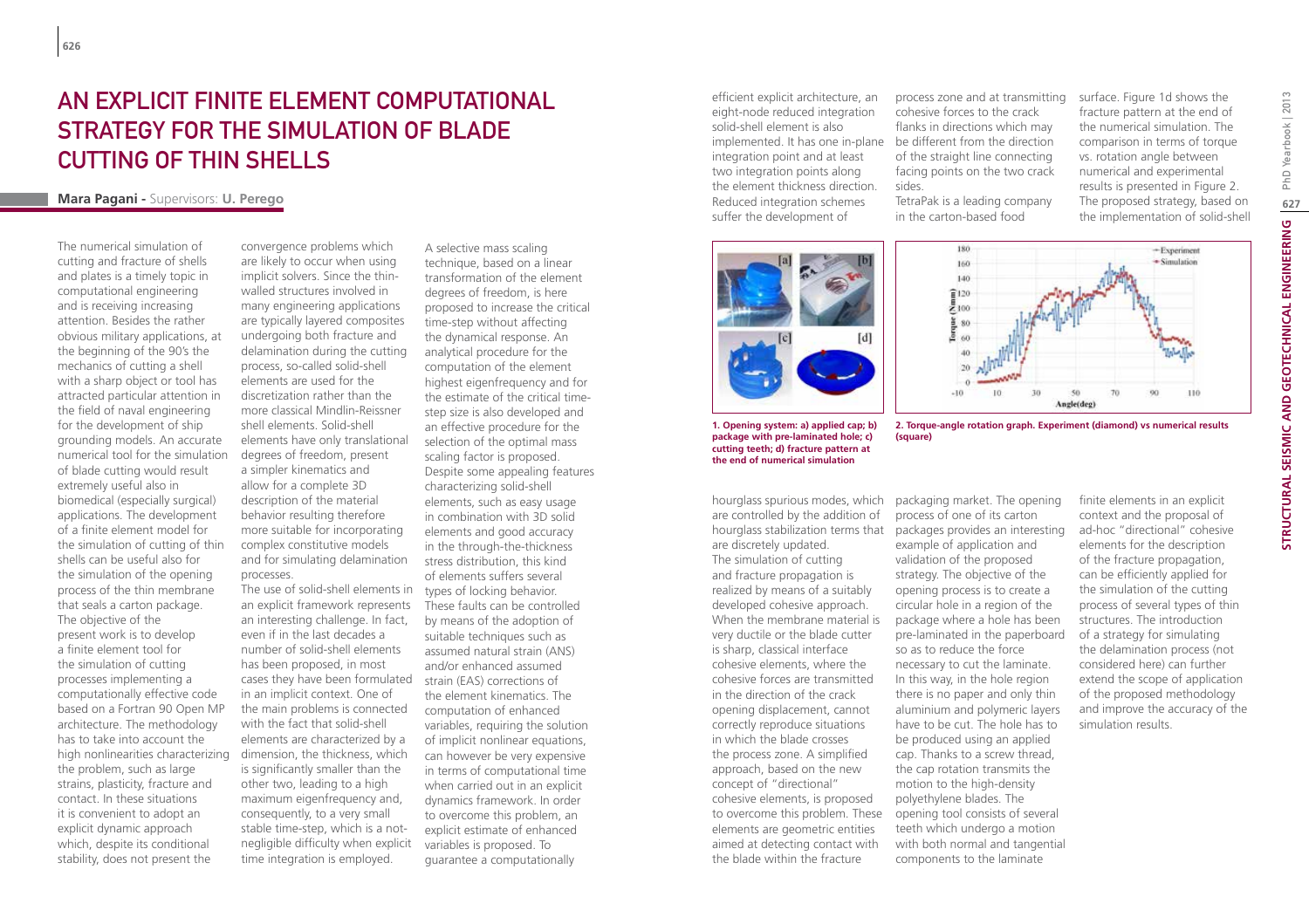# PROBLEMS RELATED TO THE SEISMIC BEHAVIOUR of Submerged Floating Tunnels

### **Chunxia Shi -** Supervisor: **Federico Perotti**

SFT (Submerged Floating Tunnels), also known as Archimedes Bridges, are a new and innovative type of infrastructure. It serves as a revolutionary alternative to cross sea-straits, lakes and other waterways. Compared to suspended or cable stayed bridges, SFT can take advantage of the water buoyancy, this becoming a significant factor as length increases; when the comparison is made with underground or traditional immersed tunnels, the SFT has a clear advantage since it can be installed in very deep waters, where other crossing solutions cannot be applied.

The main aim of this work is to study the seismic behaviour of SFTs (including the seaquake effect). A prize-winning proposal for a SFT between Calabria and Sicily across the 350 m deep Messina strait in Italy is selected as an illustrative example of the simulation and analysis capabilities of the procedure developed. The model accounts for soil-structure interaction, geometrical and material non-linearities as well as for 3D multiple-support seismic excitation.

The length of the proposed SFT project across the Messina Strait is 4680 km, the maximum depth is 325 m, and the location of the floating tunnel is set 40 m under the water level. The following



**1. SFT, Front View (a), Section View (b)**

Figure 1 shows the SFT's front and section views. The tunnel has a circular composite steelconcrete section; it is connected to the seabed by means of slender steel beams having hollow circular section and of pile foundations.

Non linear behaviour of the anchor bars and of the devices adopted for controlling the longitudinal motion, have a hack by accounting for seaquake at decreasing the responses of SFT under generated artificial seismic excitation. In Figure 2, a comparison is given as an example to show the effect of the inelastic material, which reflects beneficial to reduce the bending stress of tunnel top-position at the mid-span in elastic and inelastic models.

Besides that, the seaquake effects are studied, working like an additional hydrodynamic loading arising from the

earthquake transmission through water from the seabed. With the help of Morison equation, popular in calculation of the fluid force on submerged flexible circular columns, the seaquake pressure can be got knowing the seaquake velocity and acceleration which can be computed from the velocity potential.

A SFT 3-D inelastic model excitation loading on the tunnel, in addition to the excitation previously considered. The seaquake effects can be seen from Figure 3. The 'Sq+Eq' represents the combination of seaquake and earthquake excitations while 'Eq' signals solely earthquake excitation. From Figure 3, the seaquake has a great effect on the structure responses, like bending stress of the tunnel top-position at the mid-span.

Both in elastic and inelastic models, a further investigation on the bars close to the shore should be carried out, given the extremely high demand in the quoted bars, probably exceeding the material capacity, and high internal forces in vicinal tunnel sections.

The work contributes to build up a solid background in the simulation of the structural response to seismic excitation including the seaquake, which is useful to many applications in offshore engineering. It also serves as the basis for the design of a first SFT.



**2. Bending Stress of Tunnel Top-Position at the Mid-Span in Elastic and Inelastic Models under Earthquake**



**3. Bending Stress of Tunnel Top-Position at the Mid-Span in Inelastic Model under 'Sq+Eq' and 'Eq' excitations**